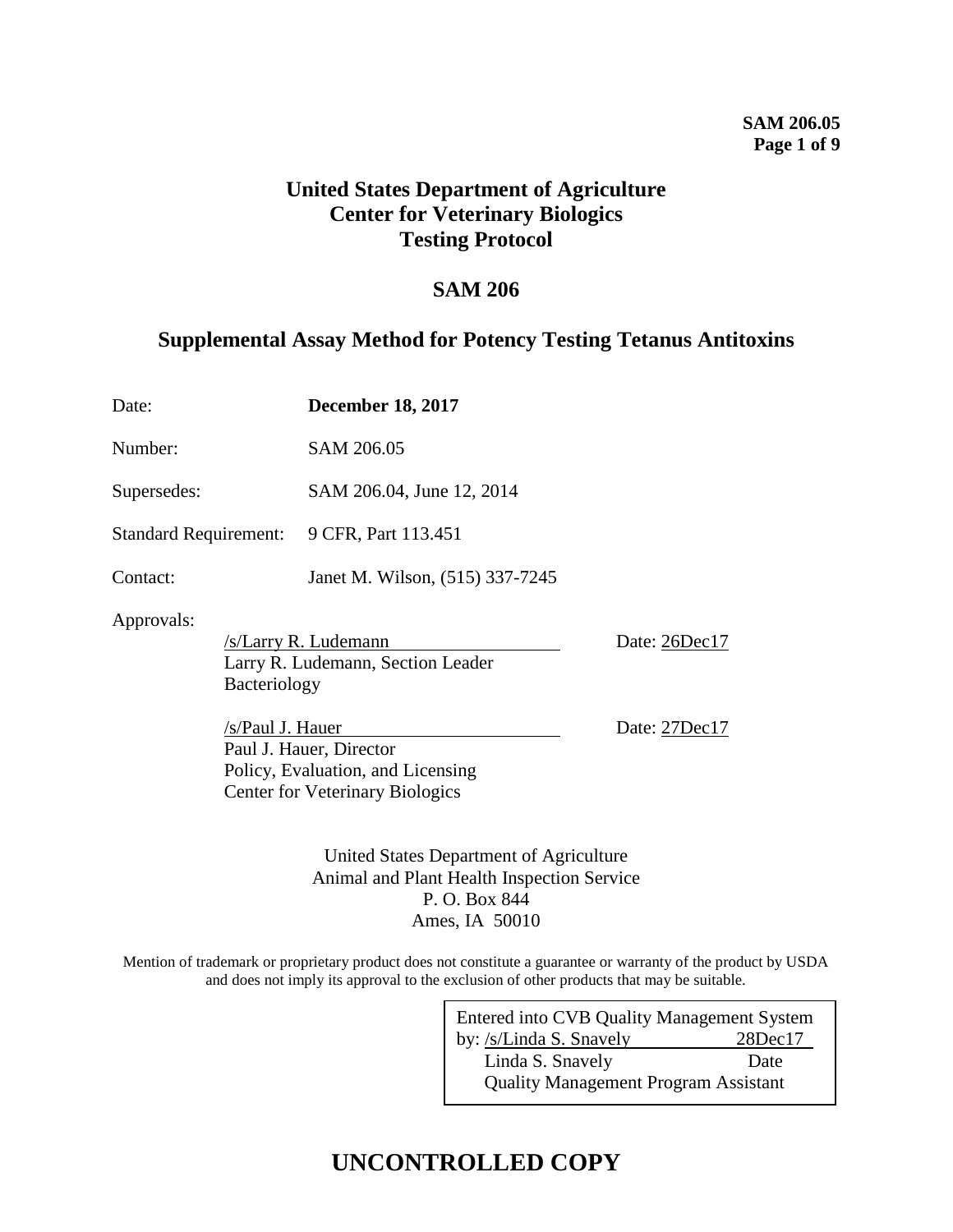#### **Table of Contents**

- **1. Introduction**
- **2. Materials**
	- **2.1 Equipment/instrumentation**
	- **2.2 Reagents/supplies**
	- **2.3 Test Animals**
- **3. Preparation for the Test**
	- **3.1 Personnel qualifications/training**
	- **3.2 Preparation of supplies**
	- **3.3 Preparation of diluent buffer**
- **4. Performance of the Test**
- **5. Interpretation of the Test Results**
- **6. Report of Test Results**
- **7. References**
- **8. Summary of Revisions**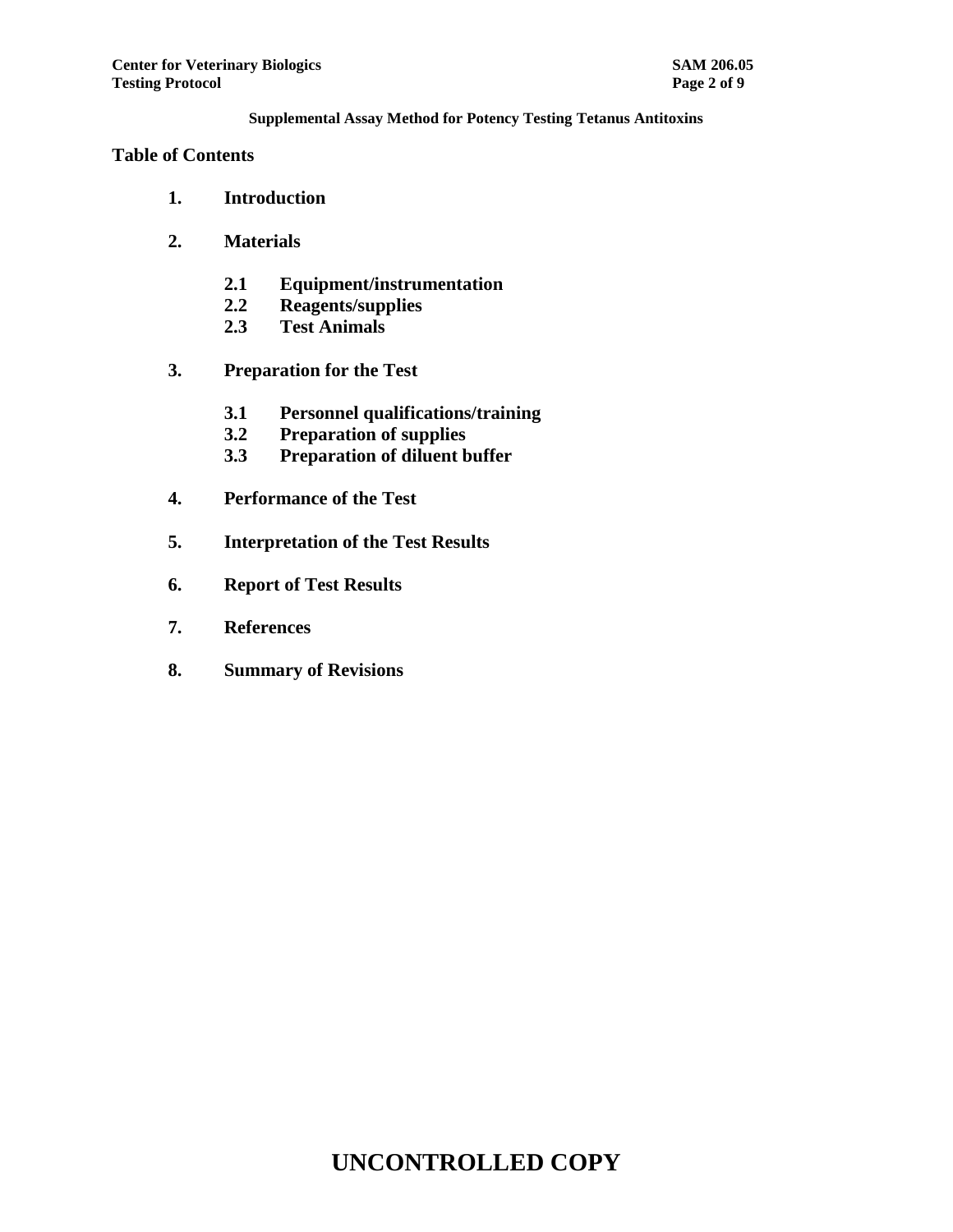#### **1. Introduction**

This Supplemental Assay Method (SAM) describes a method used to determine the antibody content of tetanus (*Clostridium tetani*) antitoxin, as required in the title 9, *Code of Federal Regulations* (9 CFR), part 113.451. The antitoxin is titrated by a comparative toxin-antitoxin neutralization test using guinea pigs as an indicator.

# **2. Materials**

# **2.1 Equipment/instrumentation**

Equivalent equipment or instrumentation may be substituted for any brand name listed below.

- **2.1.1** Mixer, vortex-type
- **2.1.2** Freezers, -70<sup>o</sup>C or lower
- **2.1.3** Refrigerator,  $2^{\circ}$   $7^{\circ}$ C

#### **2.2 Reagents/supplies**

Equivalent reagents or supplies may be substituted for any brand name listed below.

**2.2.1** Standard equine tetanus antitoxin containing 500 antitoxin units (AU)/mL. This standard antitoxin is provided by the Center for Veterinary Biologics (CVB).

- **2.2.2** Standard *C. tetani* toxin. This is provided by the CVB.
- **2.2.3** 1/15 M phosphate buffered physiological saline with 0.2% gelatin
- **2.2.4** Class A graduated cylinders, various sizes
- **2.2.5** Serum vials, 20-mL, with caps and seals
- **2.2.6** Glass pipettes, various sizes
- **2.2.7** Syringes, 10-mL
- **2.2.8** Needles, 22-gauge x 1 1/2-inch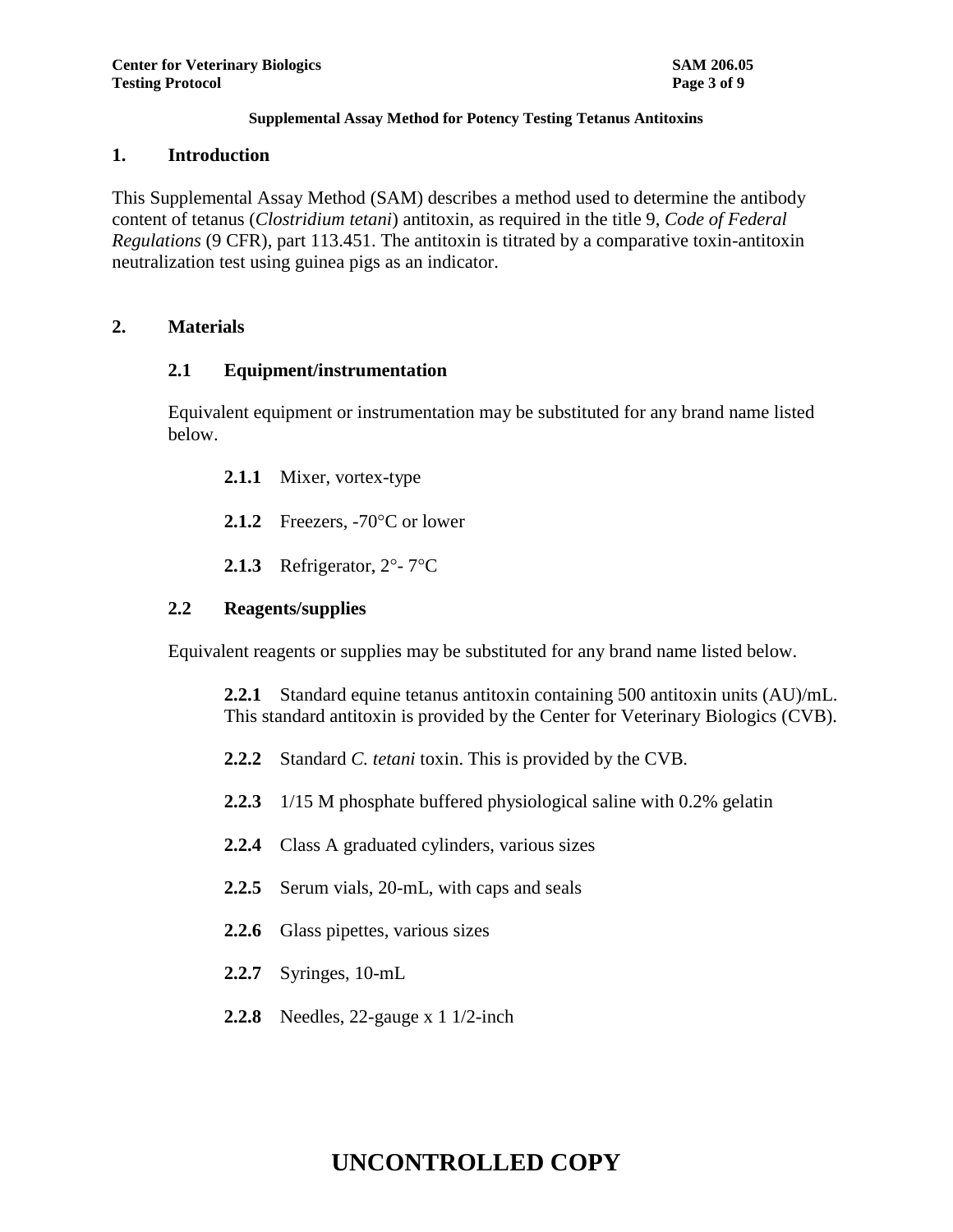#### **2.3 Test Animals**

Guinea pigs, 340-380 g. These animals should be healthy, not pregnant, free of external parasites, and have no signs of ringworm infection. Each serial of test product requires 6 guinea pigs. Two additional control guinea pigs are required for each testing session. Although the 9 CFR does not specify a specific guinea pig source and strain, the CVB uses Charles River Hartley guinea pigs.

#### **3. Preparation for the Test**

#### **3.1 Personnel qualifications/training**

Technical personnel need to have a working knowledge of the use of general laboratory chemicals, equipment, and glassware; and have specific training and experience in the safe handling of *Clostridium* toxins. Personnel need specific training in the care and handling of laboratory guinea pigs. Personnel need to have been vaccinated against tetanus within the past 10 years.

# **3.2 Preparation of supplies**

- **3.2.1** Operate all equipment according to the manufacturers' instructions.
- **3.2.2** Use only sterile supplies (e.g., needles, syringes, pipettes, etc.).

# **3.3 Preparation of diluent buffer**

Solution A: Stock solution of M/15 KH<sub>2</sub>PO<sub>4</sub> Dissolve 9.072 grams of KH<sub>2</sub>PO<sub>4</sub> in one liter of deionized water.

Solution B: Stock solution of  $M/15$  Na<sub>2</sub>HPO<sub>4</sub> Dissolve 9.465 grams of Na<sub>2</sub>HPO<sub>4</sub> in one liter of deionized water.

M/15 phosphate buffer Solution A 192.0 mL Solution B 808.0 mL

Adjust to pH 7.4, if needed.

|                                 | 1/15M phosphate-buffered saline with 0.2% gelatin (Diluent Buffer) |
|---------------------------------|--------------------------------------------------------------------|
| NaCl                            | 8.5g                                                               |
| <b>Gelatin</b>                  | 2.0 g                                                              |
| $M/15$ phosphate buffer, q.s to | $1000.0$ mL                                                        |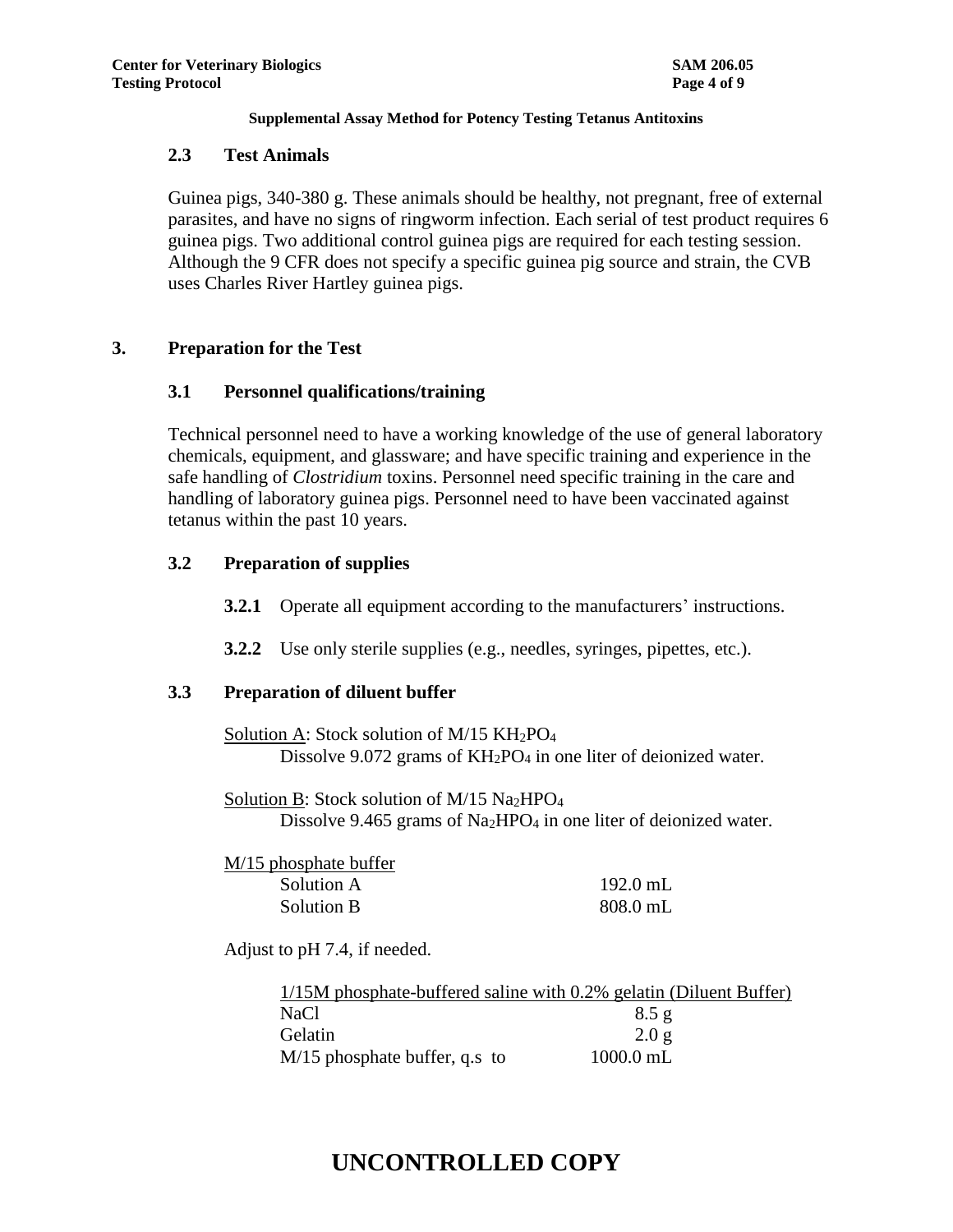Autoclave at  $\geq 121^{\circ}$ C for 30 minutes following manufacturer's recommendations. Store at  $2^{\circ}$ - 7°C for no longer than 6 months.

# **4. Performance of the Test**

#### **4.1 Preparation of Tetanus Antitoxin to be tested**

For each serial of product being tested:

**4.1.1** Measure the volume of antitoxin in a single container of test product by pouring the entire contents into a graduated cylinder. Use an appropriately sized cylinder that will accurately measure the volume, and read the volume at the bottom of the meniscus.

**4.1.2** Determine the expected total number of antitoxin units per container which is specified on the label of the test product. Serials at release must have a certain amount of excess antitoxin beyond that which is reported on the label. If this potency test is being done to support serial release:

**1.** If the product has 1-year dating (per Section VI.D. of the Outline of Production), the container must have at least 10% excess antitoxin beyond the labeled amount. Multiply the AU dose on the label by 1.10.

**2.** If the product has 3-year dating (per Section VI.D. of the Outline of Production), the container must have at least 20% excess antitoxin. Multiply the AU dose on the label by 1.20.

**4.1.3** Divide the labeled number of antitoxin units by the volume determined in **Section 4.1.1** to calculate the expected number of AU/mL (corrected for overage, if appropriate).

**4.1.4** Assuming that the expected potency (AU/mL) is the actual potency, dilute the test antitoxin to 0.1 AU/mL. This may require stepwise/serial dilutions. Each individual dilution should not exceed 1:10 and the transfer volume should not be less than 1.0 mL.

**4.1.5** Place 3.0 mL of the final dilution of test antitoxin in a labeled 20-mL serum bottle. Hold the samples at 20<sup>o</sup>- 25<sup>o</sup>C for 30  $\pm$  5 minutes before mixing with a test dose of toxin.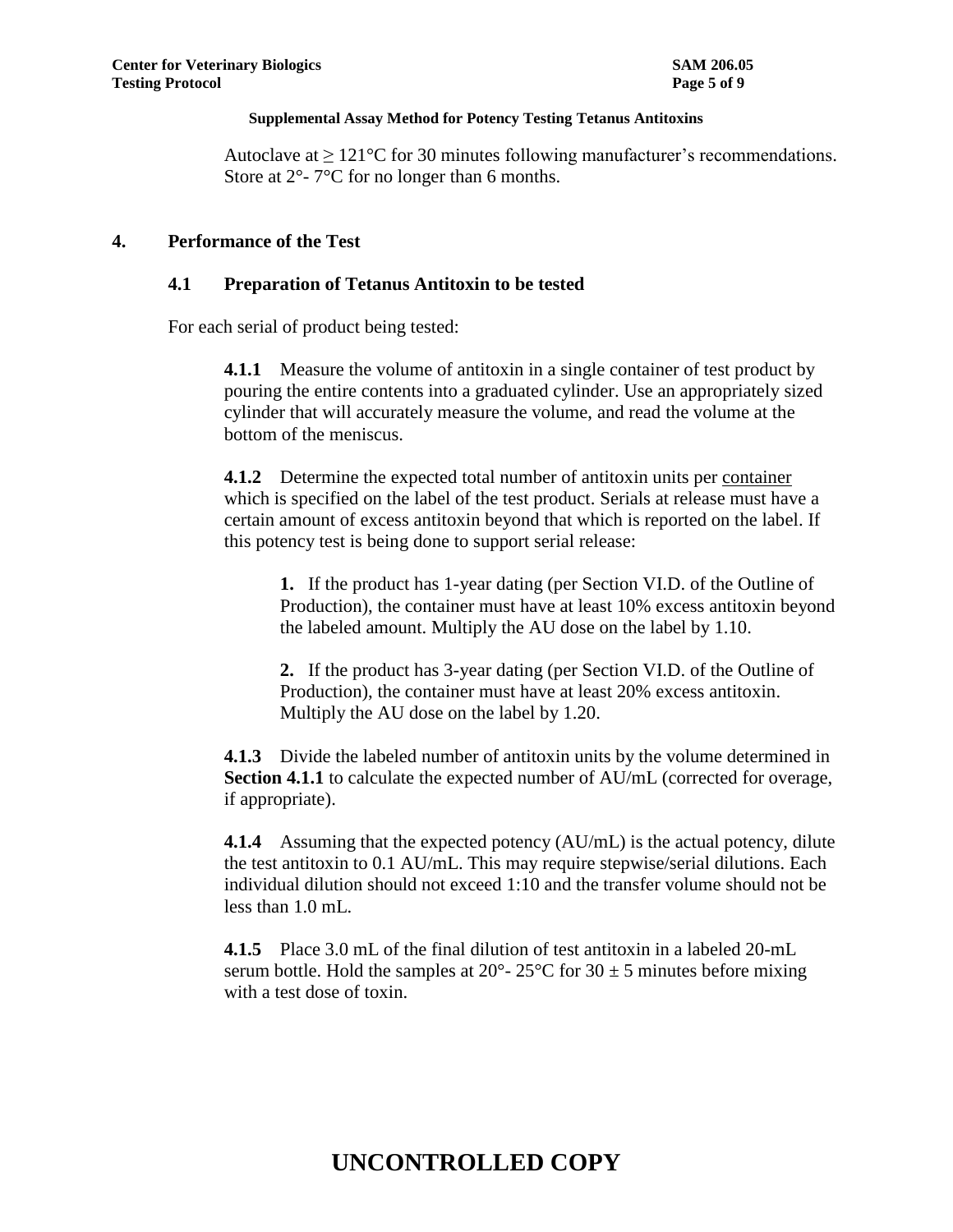#### **4.2 Standard Equine tetanus antitoxin preparation**

**4.2.1** Add 1.0 mL of equine tetanus antitoxin (standard) to a 50-mL graduated cylinder. Add 49.0 mL of diluent buffer. Mix thoroughly.

**4.2.2** Make two serial tenfold dilutions (1.0 mL antitoxin into 9.0 mL diluent buffer), starting with the dilution from **Section 4.2.1**, to prepare a solution containing 0.1 AU/mL.

**4.2.3** Add 3.0 mL of the diluted antitoxin to a 20-mL serum bottle. Allow the antitoxin to stand at  $20^{\circ}$ -  $25^{\circ}$ C for  $30 \pm 5$  minutes before mixing with the test dose of toxin.

# **4.3 Preparation of standard** *Clostridium tetani* **toxin**

**4.3.1** The test dose of toxin is defined as the amount of toxin (in a 2-mL dose volume) which, when allowed to neutralize with 0.1 AU of standard antitoxin for one hour at  $20^{\circ}$ -  $25^{\circ}$ C and then inoculated subcutaneously into a 340 to 380 gram guinea pig, will result in the death of the animal in 60 to 120 hours, with clinical signs of tetanus. The working dilution of toxin is lot specific and indicated on the Reagent Data Sheet for the lot being used.

**4.3.2** Dilute the toxin to the specified working dilution. If necessary, prepare stepwise/serial dilutions to obtain the final working dilution. Each individual dilution should not exceed 1:20 and the transfer volume should not be less than 1.0 mL.

#### **4.4 Mixing standard toxin (test dose) with antitoxin dilutions**

**4.4.1** Add 6.0 mL of standard toxin (diluted as in **Section 4.3.2**) to each of the serum bottles containing diluted antitoxin (**Sections 4.1.5 and 4.2.3**).

**4.4.2** Cap and seal the serum bottles.

**4.4.3** Thoroughly mix the toxin-antitoxin mixtures and hold at 20°-25°C for 1 hour.

# **4.5 Inoculation of test animals**

**4.5.1** Inoculate the toxin-antitoxin mixture from each serum bottle into two guinea pigs. Administer 3.0 mL subcutaneously in the ventral flank region with a 10-mL syringe fitted with a 22-gauge x 1 1/2-inch disposable needle.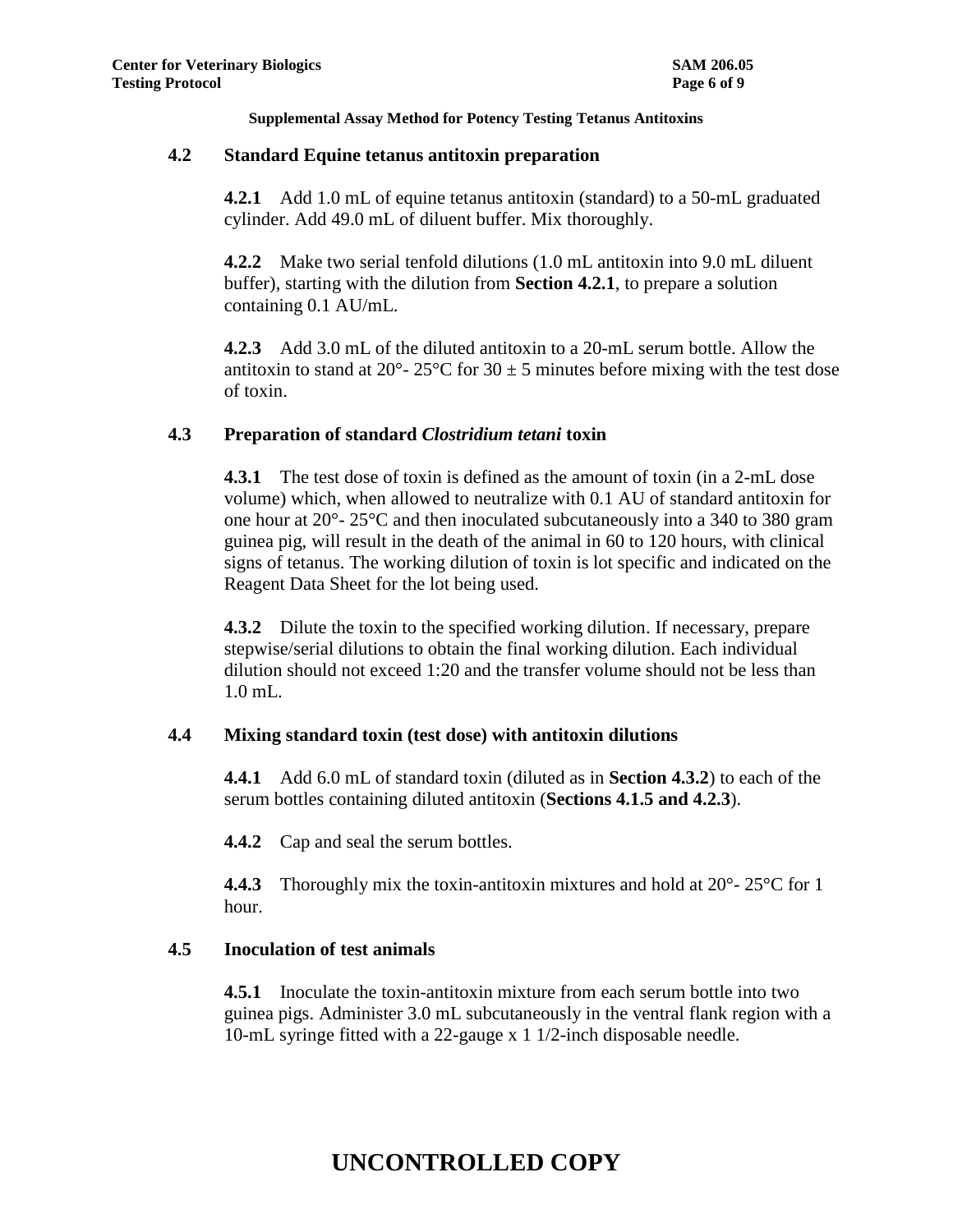**4.5.2** In making the inoculation, insert the needle through the skin on one side of the flank and pass it subcutaneously across the abdomen and linea alba so that the mixture is deposited in the opposite flank region. Care must be taken not to puncture the peritoneum, or the skin along the subcutaneous route, as any consequent leakage may interfere with test results. A distinct subcutaneous bleb is present when the injection is properly made.

**4.5.3** All of the guinea pigs in a single test session must be inoculated within a 1 hour period to ensure that the toxin does not deteriorate before it is injected into the animal. Inoculate animals in the order in which the toxin-antitoxin mixtures were prepared. Inoculate the control animals last so that these animals can also provide confirmation that the toxin retained its activity throughout the inoculation period.

# **5. Interpretation of the Test Results**

# **5.1 Observations**

**5.1.1** Observe the animals daily 24 to 48 hours postinoculation, and 3 to 6 times between 60 and 96 hours postinoculation; this is the time the animals are most likely to become paralyzed or die due to non-neutralized tetanus toxin. Continue observations up to 120 hours postinoculation or until the two control animals die or become moribund (i.e., unable to rise or stand under their own power). Moribund animals will be euthanized and considered as deaths. Record the clinical signs\* for each animal observed and the time elapsed from inoculation.

\*The clinical signs to be observed are increased muscle tonus; curvature of the spine; asymmetry of the body outline when the resting animal is viewed from above; generalized spastic paralysis, particularly of the extensor muscles; inability to rise from a smooth surface when the animal is placed on its side; or any combination of these signs.

**5.1.2** Once the control animals have succumbed, the test may be terminated and the rest of the test animals euthanized. Observe and record each animal's condition prior to euthanasia.

**5.1.3** Average the survival times for the two guinea pigs injected with the same toxin-antitoxin mixture.

# **5.2 Validity Requirements**

Control guinea pigs must die (or become moribund) within 24 hours of each other and within an overall time of 60 to 120 hours postinoculation; otherwise, the assay is invalid.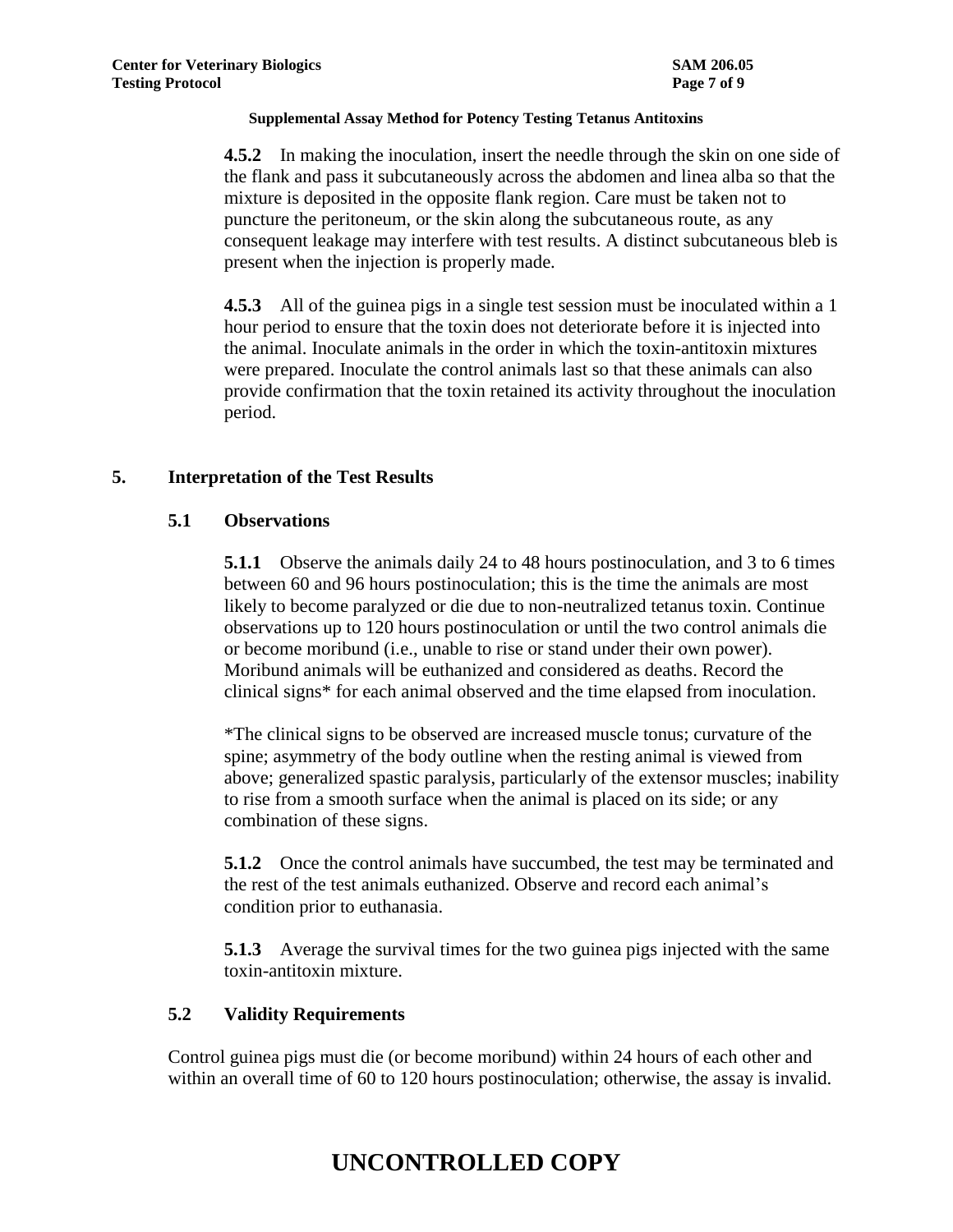#### **5.3 Criteria for a satisfactory test**

This test, as described in this SAM, is a qualitative test, indicating whether the test product has greater, or fewer, antitoxin units than the expected amount determined in **Section 4.1.2**. The test product is considered satisfactory if, in a valid test, it contains *at least* the expected amount of antitoxin.

**5.3.1** The test product is considered to have the expected amount of antitoxin if the test animals progress with tetanus symptoms and have the same average time to death as the control animals.

**5.3.2** The test product is considered to have less than the expected amount of antitoxin if the test animals develop symptoms of tetanus and have a shorter average time to death than the control animals.

**5.3.3** The test product is considered to have more than the expected amount of antitoxin if the test animals have a longer average time to death than the control animals (or are still healthy at the time the test is terminated).

#### **6. Report of Test Results**

Report results of the test(s) as described by standard operating procedures.

#### **7. References**

Title 9, *Code of Federal Regulations*, part 113.451, U.S. Government Printing Office, Washington, DC.

# **8. Summary of Revisions**

#### **Version .05**

• The Director has been updated on the cover page.

# **Version .04**

- The Bacteriology Section Leader was updated.
- Minor word changes for clarification of procedures.